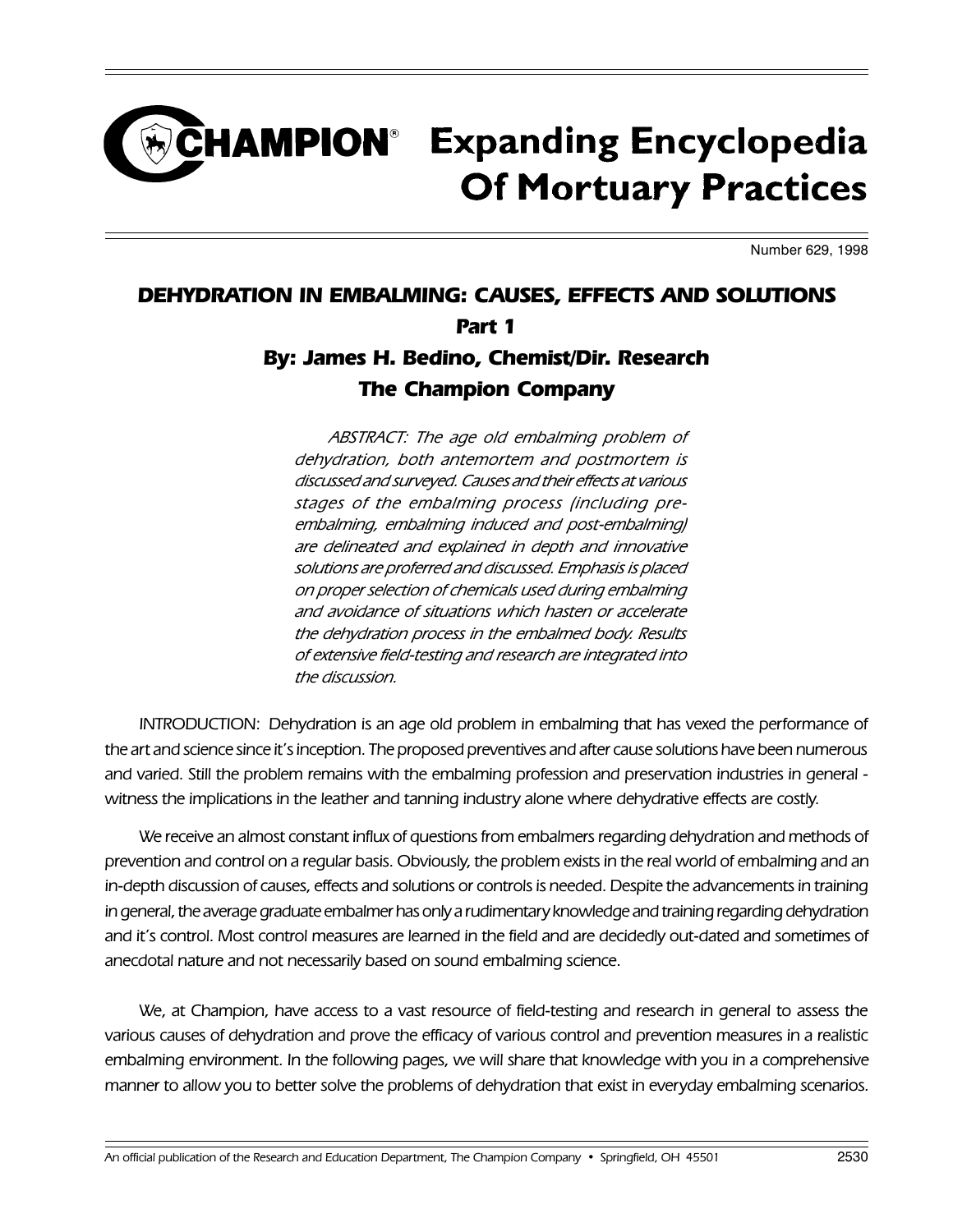Dehydration basically shows up in three distinct phases of body preparation: pre-embalming, embalming induced and post-embalming. All three phases have different causes with varying seriousness of effects and unique solutions or preventive methods. We will discuss each phase separately and offer remedies suitable to each particular phase and it's ramifications.

PRE-EMBALMING: Even before the body is received at the mortuary, substantial dehydration effects can have already occurred due to the cause of death, the death process itself and the treatment provided the body prior to the embalmer having control of the body.

Some causes of death and dying processes (including antemortem treatments) contribute greatly to dehydration. These would include senile cases, bedridden patients, critical care recipients and extensively intravenously medicated bodies. In addition to typically low water intake and fluids in general, due to weakness and lack of appetite, diureses and general fever conditions contribute to a massive dehydration effect. Elevated body temperatures in general along with administration of antibiotics to control an infectious disease state, usually coupled with oxygen therapy also cause dehydration effects.

Many heart medications have concomitant diuretic or dehydrative effects that exacerbate the condition of the body after death. Radiation and generalized chemotherapy have a negative impact on the body's ability to properly control its fluid and electrolyte levels - usually to the detriment of the postmortem condition. These pre-existing conditions and causes cannot be controlled and are accepted by the embalmer as the starting point of the dehydration problem in embalming.

Certain physical causes, that occur shortly after death, that are also preventable, in most cases are still beyond the control of the embalmer. Refrigeration and freezing of bodies is invariably detrimental to bodies in general and accelerates dehydration processes in particular. Bodies that are stored in morgue coolers are subjected usually to strong air currents and are occasionally not sufficiently covered, with the result being significant dehydration. Even if the bodies are covered, the movement of a substantial volume of air over the surfaces in general contribute to major dehydration. The situation can actually be worsened if an absorptive sheet, instead of a plastic or impervious material alternative, is used to cover the body. This results in the cotton or absorptive sheet acting as a wick for moisture from the skin surfaces of the remains.

Some embalmers, due to time constraints or other reasons, voluntarily postpone embalming treatment. Dehydration is an ongoing process and the sooner embalming can occur the more likely the body will be adequately preserved, restored and sanitized with a minimum of dehydrative effects.

Some pre-embalming treatments by embalmers contribute to dehydration effects particularly of sensitive skin areas that are to be later cosmetized or viewed. The use of concentrated formaldehyde swabbing with accessory or cavity chemicals by cotton on the mouth, nose, ears and eyes should be avoided. This promotes surface dehydration of the very areas that you are striving for life-like and natural appearance of. The use of formaldehyde sprays that are high in alcohol are just as bad and are of dubious value disinfectant-wise in the first place. All they deliver is a false sense of security and dehydration of the areas applied to. Disinfection and sanitization are high-priority items and there are superior alternatives to the old-fashioned use of formaldehyde-based products. Highly reactive disinfectants that are dispersed by a water-based spray are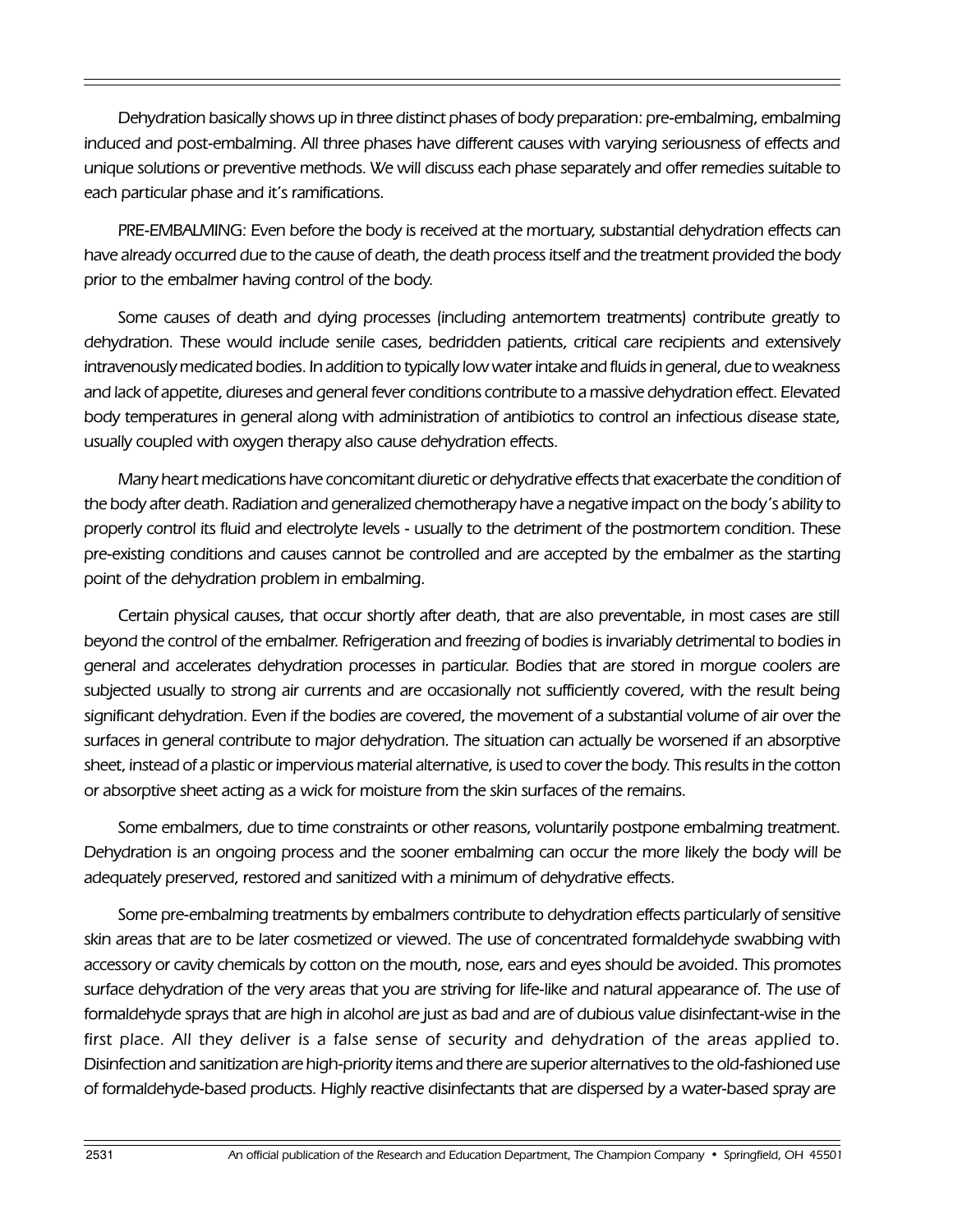safer and much more effective — exerting a high level of sanitation on orifices and body surfaces.

During pre-embalming feature setting, avoid the use of cotton products in the orifices of the face as these cause a considerable amount of dehydration by wicking moisture from the underlying mucous membranes and contributing to surface dehydration of the skin areas of the face. A superior alternative is the use of embalmers putty or mastic compounds. Make certain that you choose a modern cartridge loaded putty that has moisturizing and emollient properties so that dehydration is not hastened by the absorptive nature of the putty itself. The older style mastic compounds are too difficult to use and had no humectants in the formulation and even added formaldehyde in some cases. The result was that significant dehydration was noted on bodies when the mastic hardened and dried in the body orifices with wicking of moisture from the sensitive facial and mouth tissues. Any mastic compound or putty that dries and hardens is a natural dehydrating agent and should be avoided. If cotton must be used as a mouth filler, then make certain that it is at least saturated with a liquid humectant prior to use - so as to minimize the wicking effect and resultant dehydration of the facial features.

For general cleansing before and during embalming, employ an emollient-based disinfecting-type cleansing soap specifically designed for embalming use. Avoid the use of less expensive, harsher formulations that are for general cleaning only. These soaps are dehydrating during their action and cosmetic effect will suffer. Especially avoid the use of bleach in cleansing or sanitizing — it is harsh and fast-reacting and contributes to dehydration and poor overall cosmetic effect and suppleness of the facial tissues. It is not recommended that bleach be used in conjunction with formaldehyde anyway due to it's potential reaction with formaldehyde. Bleach, in fact, in diluted solutions such as its typically used in embalming rooms is a vastly overrated disinfectant and creates its own exposure hazards. There are numerous medium and high-level type disinfectants on the market for embalming use that have none of the disadvantages that bleach does.

It is also recommended that prior to shaving the remains, an emollient type skin treatment be utilized to avoid unsightly razor burning and tissue sloughing from the facial area. Aloe-based compounds are ideally suited for this purpose, but other humectants and massage creams are also acceptable.

EMBALMING: Unfortunately, most of all dehydration is usually caused by the embalming process itself. Formaldehyde dehydration has been with the profession for so long that it's typical signs are now accepted as a natural adjunct and by-product of embalming. These signs are now taken as positive proof of effective embalming — i.e. skin-tightness, rock-hard rigidity, tissue shrinkage and wrinkling effect. These signs are, however, only that - signs - and not very reliable ones at that. This false belief has lead to a widespread preference in the profession for the use of harsh, fast-acting high index formaldehyde-based fluids coupled with purposeful overembalming as a norm. This has resulted in dehydration being present in most cases and generalized less than desirable cosmetic effect.

## CONTINUED: Dehydration in Embalming: Causes, Effects and Solutions Champion Expanding Encyclopedia of Mortuary Practices Number 630, 1998